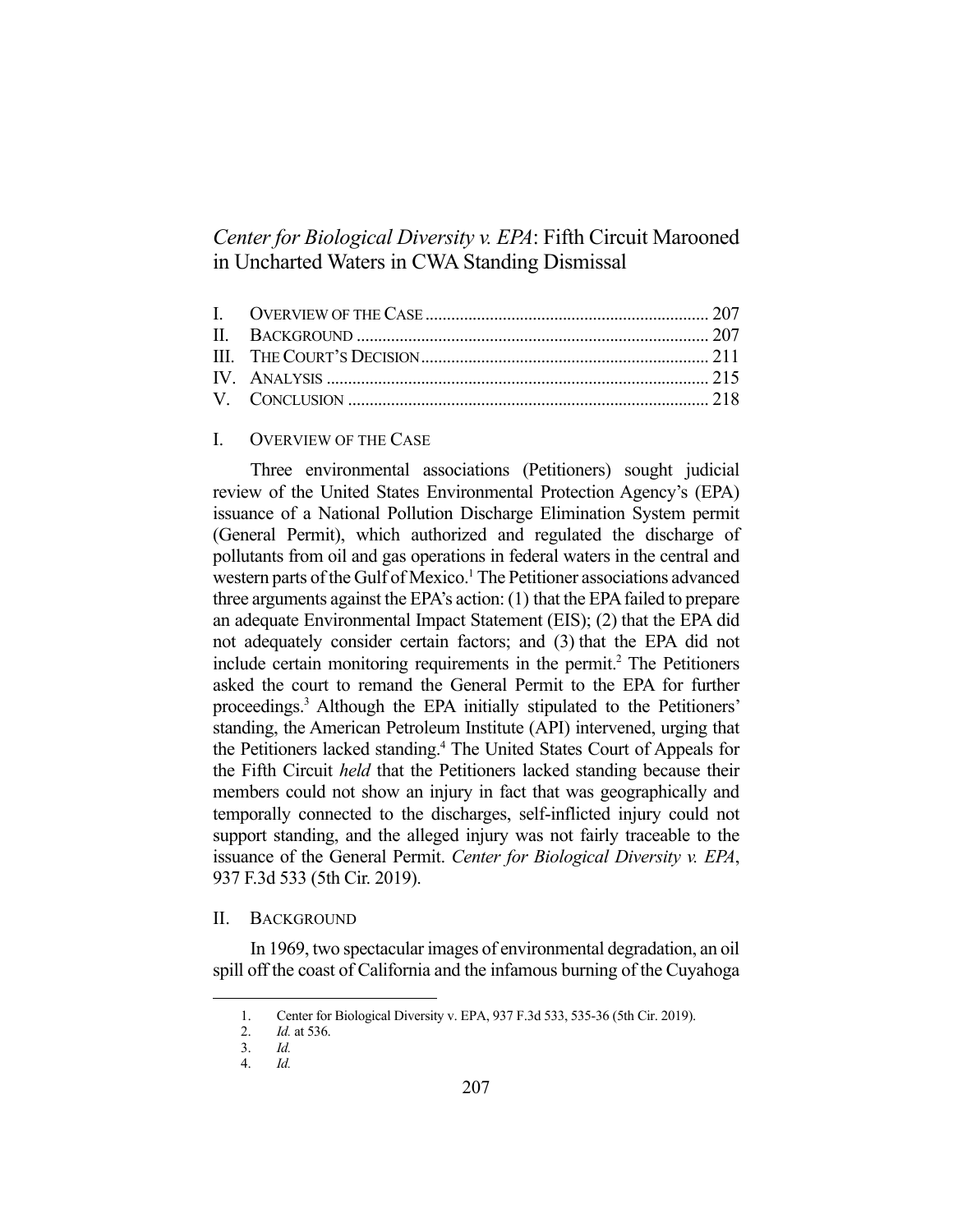River, bolstered motivation among activists and legislators for a governmental check on the pollution of American waterways.<sup>5</sup> Congress enacted the Clean Water Act (CWA) with the goal of restoring and maintaining the integrity of the Nation's waters.<sup>6</sup> The CWA created a system of pollution regulation and outlawed all discharges that were not in compliance with the statute's provisions.<sup>7</sup> It established the National Pollutant Discharge Elimination System (NPDES) and vested the Administrator of the EPA with the authority to issue permits authorizing discharge of pollutants.<sup>8</sup>

 The CWA creates two causes of action that may be brought by any interested party. The first is a citizen suit provision, empowering civil actions against polluters in violation of law, or against the Administrator for failure to perform non-discretionary duties.<sup>9</sup> The second is a petition for judicial review of an action of the Administrator that falls into any of seven enumerated categories of action, including issuing permits and setting effluent limitations.<sup>10</sup> Notably, the two actions have mutually exclusive jurisdictional routes: a citizen suit to enforce the duties of polluters or the Administrator (enforcement action) must be brought in the relevant federal district court, while a suit for review of one of the seven enumerated actions (administrative review action) must be brought in a federal court of appeal.<sup>11</sup> This grant of original (rather than appellate) jurisdiction is unusual for the courts of appeal; the role of appellate courts is typically to review the procedures and determinations of trial courts, as courts of appeal do not generally take in new evidence or permit witnesses to testify.12

 Whenever a party invokes the jurisdiction of the federal courts, that party must establish its standing.<sup>13</sup> Standing doctrine is a court-made tool for enforcing the constitutional limitation of the judiciary's power to decide "Cases" and "Controversies," so as not to infringe on the powers

 <sup>5.</sup> Tim Folger, *The Cuyahoga River Caught Fire 50 Years Ago. It Inspired a Movement.*, NAT'L GEOGRAPHIC (June 21, 2019), https://www.nationalgeographic.com/environment/2019/06/ the-cuyahoga-river-caught-fire-it-inspired-a-movement/.

 <sup>6. 33</sup> U.S.C. § 1251 (2018).

 <sup>7.</sup> *Id.* § 1311(a).

 <sup>8.</sup> *Id.* § 1342(a). The statute also allows states to establish their own permit programs for discharges within their jurisdiction, subject to the approval of the Administrator. *Id.* § 1342(b).

 <sup>9.</sup> *Id.* § 1365.

 <sup>10.</sup> *Id.* § 1369(b).

 <sup>11.</sup> Nat'l Ass'n of Mfrs. v. Dep't of Def*.*, 138 S. Ct. 617, 626-27 (2018).

 <sup>12.</sup> *See About the U.S. Courts of Appeals*, ADMIN. OFF., U.S. COURTS (Oct. 20, 2019), https://www.uscourts.gov/about-federal-courts/court-role-and-structure/about-us-courts-appeals.

 <sup>13.</sup> Lujan v. Defs. of Wildlife, 504 U.S. 555, 561 (1992).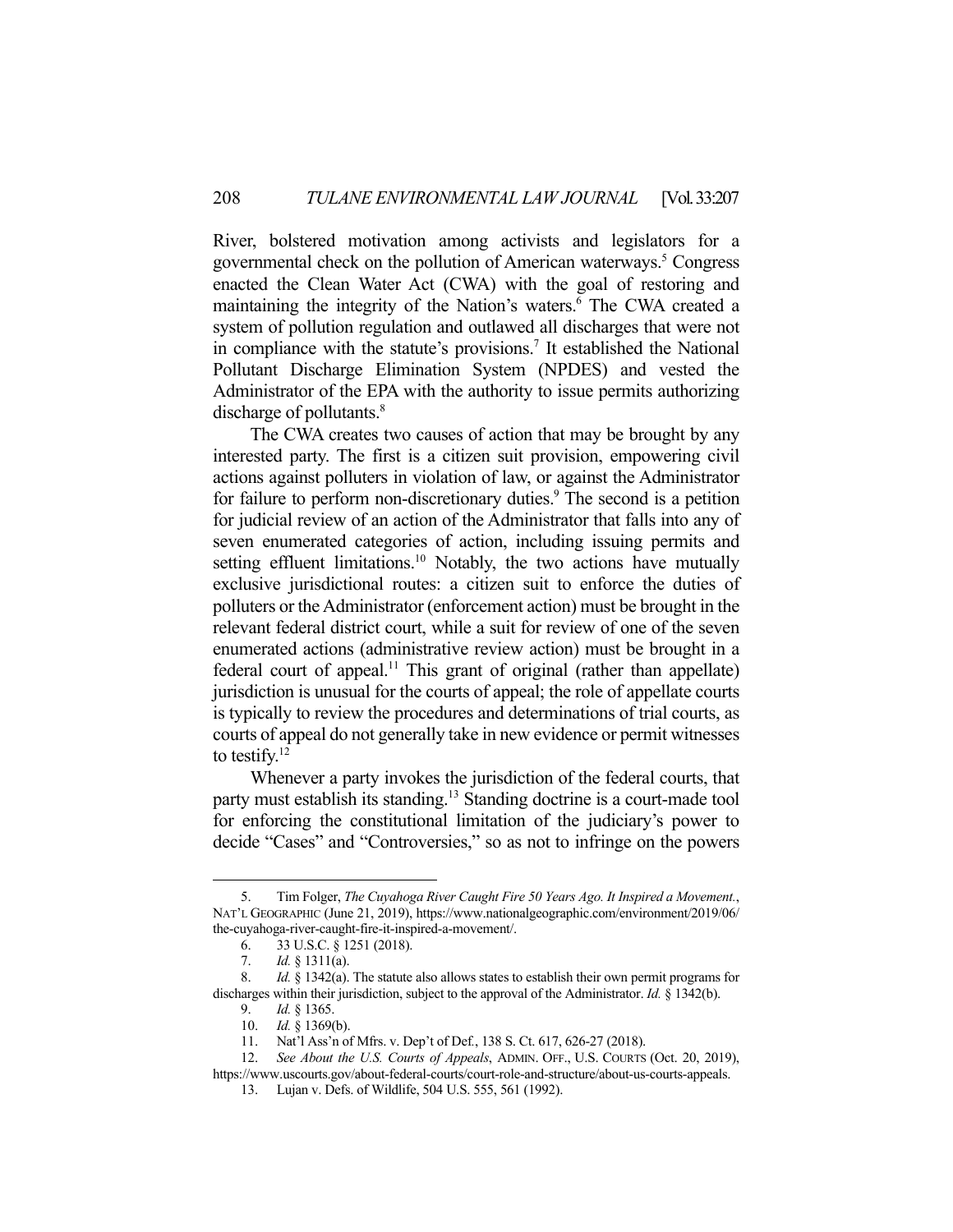conferred on the other branches of government.<sup>14</sup> The elements of standing are "not mere pleading requirements but rather an indispensable part of the plaintiff's case" and, like other material facts, must be shown "with the manner and degree of evidence required at the successive stages of the litigation" by the party invoking federal jurisdiction.<sup>15</sup> The Supreme Court has established "that the irreducible constitutional minimum of standing contains three elements," which are (1) injury in fact, (2) traceability, and  $(3)$  redressability.<sup>16</sup> These requirements have been expounded in decisions of the Supreme Court and applied in many environmental cases.

 An injury in fact is the invasion of a party's legally protected interest; the injury must be "concrete and particularized" and "actual or imminent" to be justiciable.17 Even aesthetic interests are cognizable for this purpose, but a party must show that *its* particular interest is being injured.<sup>18</sup> Additionally, the injury must be "actual or imminent."19 In *Black Warrior Riverkeeper, Inc. v. U.S. Army Corps of Engineers*, there was record evidence that an association's members used waters downstream from coal mines for recreation and that their enjoyment was harmed by the "visibly polluted" state of the water.<sup>20</sup> When an alleged injury has not yet occurred, courts require that the injury be imminent or "certainly impending."21 In *Lujan v. Defenders of Wildlife*, the plaintiffs failed to allege injury in fact because they had "some day intent" to return to the habitat of the endangered species they were interested in, but did not have any current plans.<sup>22</sup> The Supreme Court has rejected the idea that a mere "realistic threat" of future harm to the plaintiff is enough to satisfy this requirement.<sup>23</sup>

 Second, the injury alleged must be "fairly traceable" to the defendant's conduct to support standing.<sup>24</sup> This was memorably discussed in *Clapper v. Amnesty International USA*, where the Court dissected a

 <sup>14.</sup> *Id.* at 559-60.

 <sup>15.</sup> *Id.* at 561 (citing Lujan v. Nat'l Wildlife Fed'n, 497 U.S. 871, 883-89 (1990)).

 <sup>16.</sup> *Id.* at 560. *Id.* at 561.

 <sup>18.</sup> *Id.* at 562-63.

 <sup>19.</sup> *Id.* at 560.

 <sup>20.</sup> Black Warrior Riverkeeper, Inc. v. U.S. Army Corps of Eng'rs, 781 F.3d 1271, 1280 (11th Cir. 2015).

 <sup>21.</sup> *Lujan*, 504 U.S. at 564 n.2.

 <sup>22.</sup> *Id.* at 563-64. Justice Kennedy suggested that simply purchasing a plane ticket for a future date would have been enough to satisfy the injury in fact requirement. *Id.* at 579 (Kennedy, J., concurring in part and concurring in the judgment).

 <sup>23.</sup> Summers v. Earth Island Inst., 555 U.S. 499-500 (2009).

 <sup>24.</sup> *Lujan*, 504 U.S. at 560 (opinion of Scalia, J.).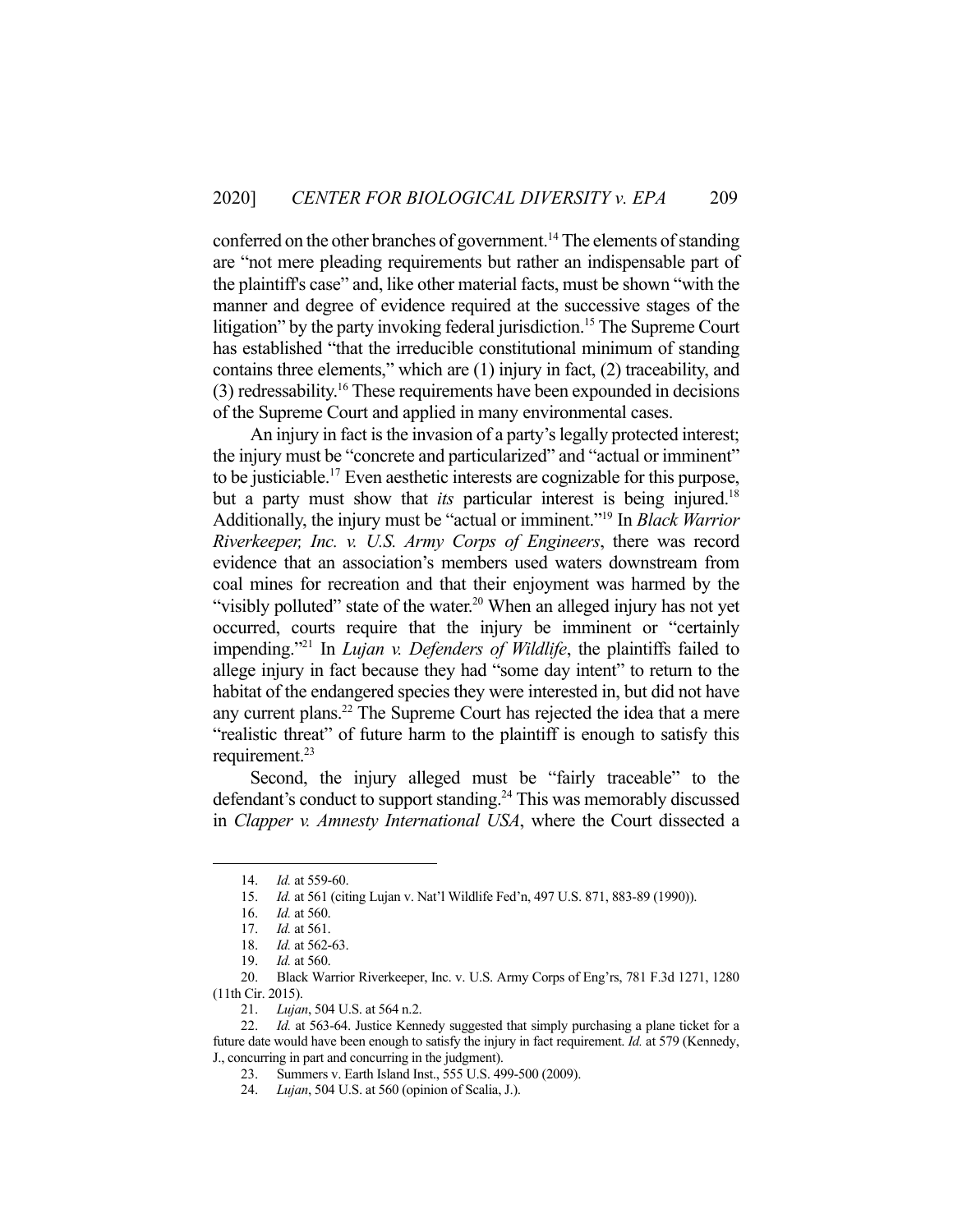five-link "chain of possibilities"—the sequence of events necessary for the challenged surveillance statute to actually result in interception of plaintiffs' communications.25 The Court held that this chain was too speculative to support the "certainly impending" injury requirement, and that a number of bases for surveillance can be found in law, and therefore any future surveillance that did occur could not be "fairly traceable" to a particular provision.<sup>26</sup> The Court additionally rejected the notion that the costs plaintiffs incurred for measures to avoid surveillance could support standing, as "respondents cannot manufacture standing merely by inflicting harm on themselves based on their fears of hypothetical future harm that is not certainly impending."<sup>27</sup>

 In the CWA context, the Fifth Circuit has partially adopted a test from the Third Circuit's language in *Public Interest Research Group of New Jersey, Inc. v. Powell Duffryn Terminals Inc*. 28 The *Powell Duffryn* test for traceability requires that a plaintiff in an enforcement suit show that (1) a defendant discharged pollutants in amounts exceeding those permitted by a permit or the CWA (2) into a waterway the plaintiff had an interest in, and (3) that the pollutant causes or contributes to the type of injuries alleged.29 In *Sierra Club, Lone Star Chapter v. Cedar Point Oil Co. Inc.* (*Cedar Point*), the Fifth Circuit found traceability under this test where the defendant had discharged pollutants without a permit, a plaintiff had canoed and taken educational trips in the vicinity of the discharges, and the plaintiffs put on expert testimony of the harm that type of discharge causes.30 However, the court cautioned that "an overly broad application of this [*Powell Duffryn*] test may be problematic," because "some 'waterways' covered by the CWA may be so large that plaintiffs should rightfully demonstrate a more specific geographic or other causative nexus," despite an interest in the waterway being sufficient under a literal application of *Powell Duffryn*. 31

 Just months later, the Fifth Circuit found such a waterway in *Friends of the Earth, Inc. v. Crown Central Petroleum Corp.* (*Crown Central*), holding that "individuals who birdwatch and fish at a lake some 18 miles

 <sup>25.</sup> Clapper v. Amnesty Int'l USA, 568 U.S. 398, 410-11 (2013).

 <sup>26.</sup> *Id.* at 410-15.

 <sup>27.</sup> *Id.* at 415-18.

 <sup>28.</sup> Pub. Interest Research Grp. of N.J., Inc. v. Powell Duffryn Terminals Inc., 913 F.2d 64 (3d Cir. 1990).

 <sup>29.</sup> *Id.* at 72.

 <sup>30.</sup> Sierra Club, Lone Star Chapter v. Cedar Point Oil Co. Inc. (Cedar Point), 73 F.3d 546, 557-58 (5th Cir. 1996).

 <sup>31.</sup> *Id.* at 557, 558 n.4.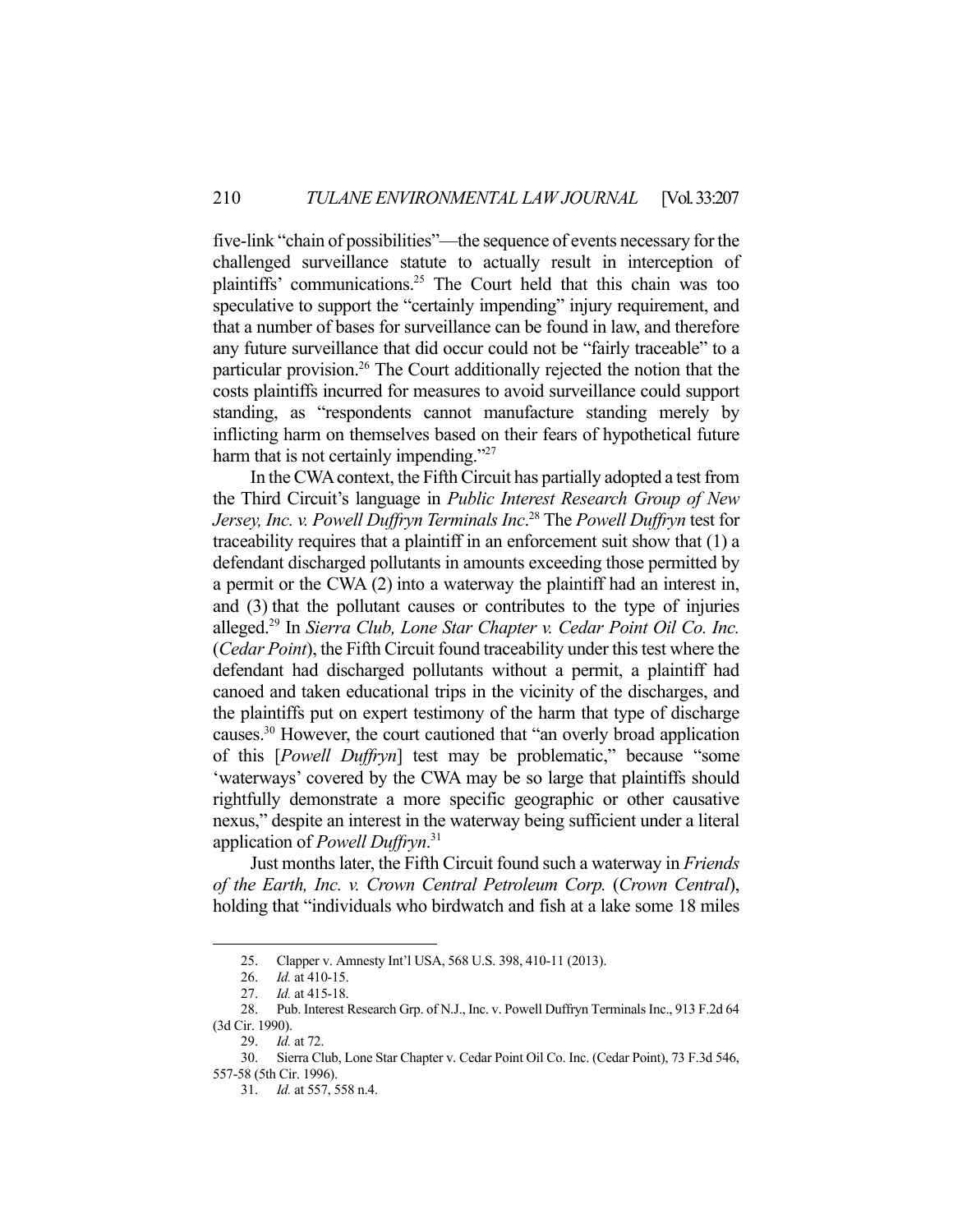and three tributaries from the source of unlawful water pollution [do not] meet the fairly traceable component of the standing doctrine."32 There, the court emphasized the narrowness of the ruling, declining to establish any strict limits on the distance of the alleged injury from the discharges, instead emphasizing the plaintiffs' failure to present adequate proof of traceability, which in the circumstances of this case could not be supported "solely [by] the truism that water flows downstream."33

 The third requirement of standing is redressability: the plaintiff's injury must be likely to be redressed by a favorable decision from a court.<sup>34</sup> Redressability was the "most obvious problem" in *Lujan*, in part because the plaintiffs had sued only the Secretary of the Interior, rather than the government agencies funding the project, and it was unclear that the Secretary alone had the authority to make changes that would correct the alleged injury.35 Another concern was that the agencies only supplied 10% of the funding for the disputed overseas project, so it was also uncertain that the project would actually be cancelled or altered if the funding were halted.<sup>36</sup>

 When an association, rather than an individual, sues in federal court on behalf of its members, it must also demonstrate that it has associational standing.<sup>37</sup> This entails a three-part test: " $(1)$  its members would otherwise have standing to sue in their own right; (2) the interests it seeks to protect are germane to the organization's purpose; and, (3) neither the claim asserted nor the relief requested requires the participation of individual members."38 In most CWA cases, the second and third elements are easily satisfied, and thus the analysis turns on the issue of individual standing.<sup>39</sup>

## III. THE COURT'S DECISION

 In the noted case, the Fifth Circuit analyzed the three petitioner organizations' claims of standing and, finding that none had standing, the court consequently did not reach the merits of the petitions.<sup>40</sup> The court

 <sup>32.</sup> Friends of the Earth, Inc. v. Crown Cent. Petroleum Corp. (Crown Central), 95 F.3d 358, 359 (5th Cir. 1996).

 <sup>33.</sup> *Id.* at 361-62.

 <sup>34.</sup> Lujan v. Defs. of Wildlife, 504 U.S. 555, 560 (1992).

 <sup>35.</sup> *Id.* at 568-70.

 <sup>36.</sup> *Id.* at 571.

 <sup>37.</sup> *Crown Central*, 95 F.3d at 360.

 <sup>38.</sup> *Id.* (citing *Lujan*, 504 U.S. at 560-61).

 <sup>39.</sup> *See id.* ("There is no dispute regarding the latter two elements. Rather, this appeal focuses on the first: whether FOE's members have standing to sue in their own right.")

 <sup>40.</sup> Ctr. for Biological Diversity v. EPA, 937 F.3d 533, 536-37, 545 (5th Cir. 2019).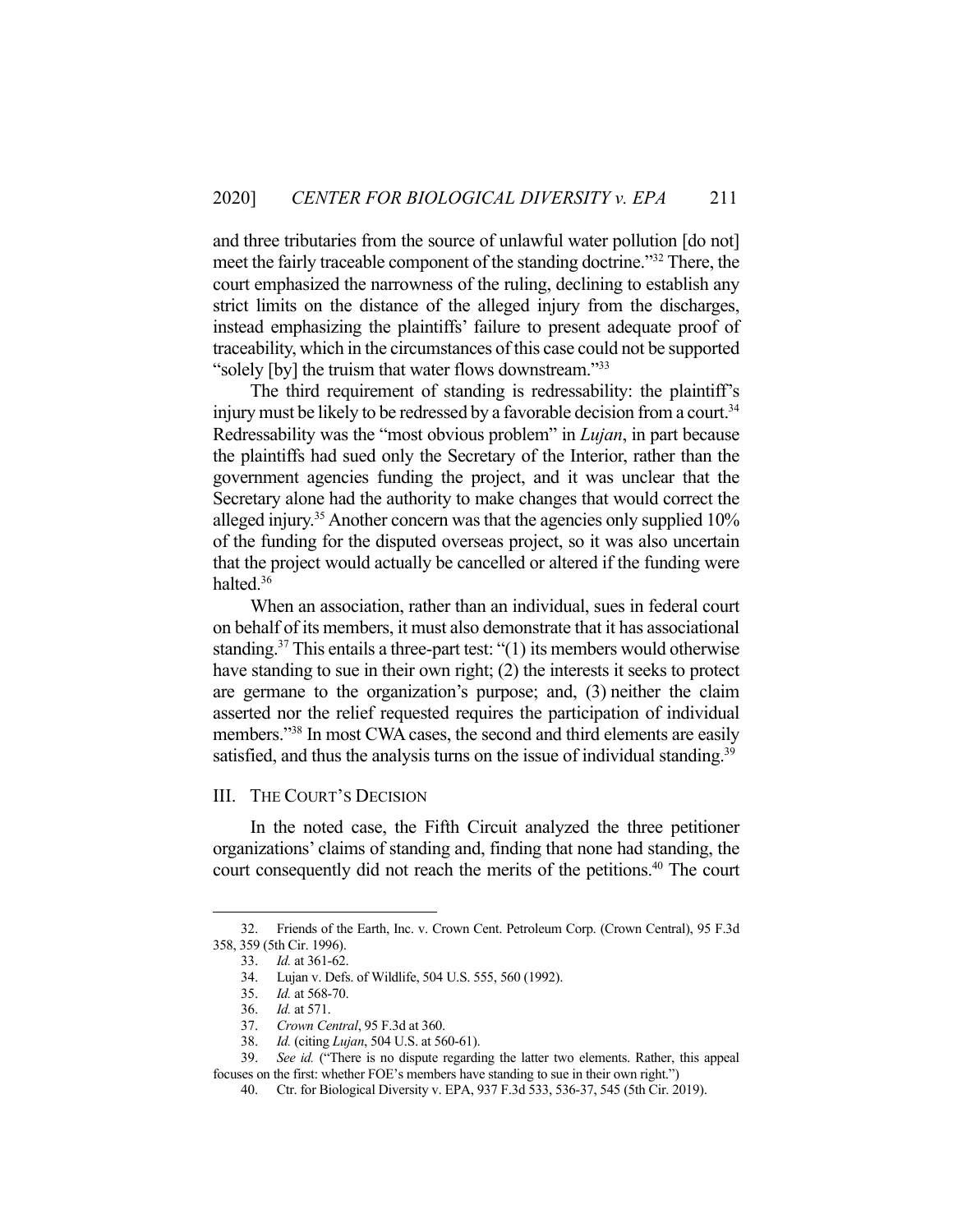summarized the facts of the case in Part I, noting that the Petitioners' opening brief addressed standing only in a footnote, and that standing was at first stipulated by the EPA. Intervenor American Petroleum Institute (API) argued against standing, claiming the Petitioners' members "have failed to substantiate either a concrete or particularized injury to their localized interests," and that the Petitioners failed to produce any evidence as to traceability.<sup>41</sup> As the Petitioners are associations, the court began by stating the three-part test for associational standing, but the decision turned on the first requirement that a member of the association would independently have standing by establishing (1) an injury in fact, (2) fairly traceable to the challenged conduct, (3) which can likely be redressed by the court.<sup>42</sup>

Part II of the opinion addressed the injury in fact requirement.<sup>43</sup> The court inquired into whether the alleged future injuries were sufficiently imminent, rather than speculative, to satisfy Article III standing requirements.44 The court applied the "chain of possibilities" approach of *Clapper* to construct a four-link chain:

In this case, the injuries in fact asserted by Petitioners' members depend on at least four conditions:

1. Discharge: Operators in the Gulf discharge pollutants, as authorized by the permit.

2. Geographic Nexus: The discharges reach areas of the Gulf in which the Petitioners' members have interests.

3. Temporal Nexus: The discharges are present at a time relevant to Petitioners' members' interests.

4. Adverse Effect: The discharges negatively affect Petitioners' members' interests.45

The court readily accepted the first condition, as the General Permit authorizes such discharges, but found that the four members' declarations were inadequate based on the other conditions.<sup>46</sup>

 The court first addressed the declarations of Peter Galvin, Todd Steiner, and Susan Prévost and found each failed to satisfy the Geographic

 <sup>41.</sup> *Id.* at 536; Brief for Intervenor at 23-33, *id.* (No. 18-60102).

 <sup>42.</sup> *Ctr. for Biological Diversity*, 937 F.3d at 536. In the noted case, the court found the standing declarations insufficient to support individual members' standing and therefore did not consider the second and third prongs of the associational standing test and did not analyze the declarations that only supported those prongs. *Id.* at 536 n.1.

 <sup>43.</sup> *Id.* at 537-42.

 <sup>44.</sup> Lujan v. Defs. of Wildlife, 504 U.S. 555, 564 (1992).

 <sup>45.</sup> *Id.* at 537-38 (citing Clapper v. Amnesty Int'l USA, 568 U.S. 398, 410 (2013)).

 <sup>46.</sup> *Id.* at 538.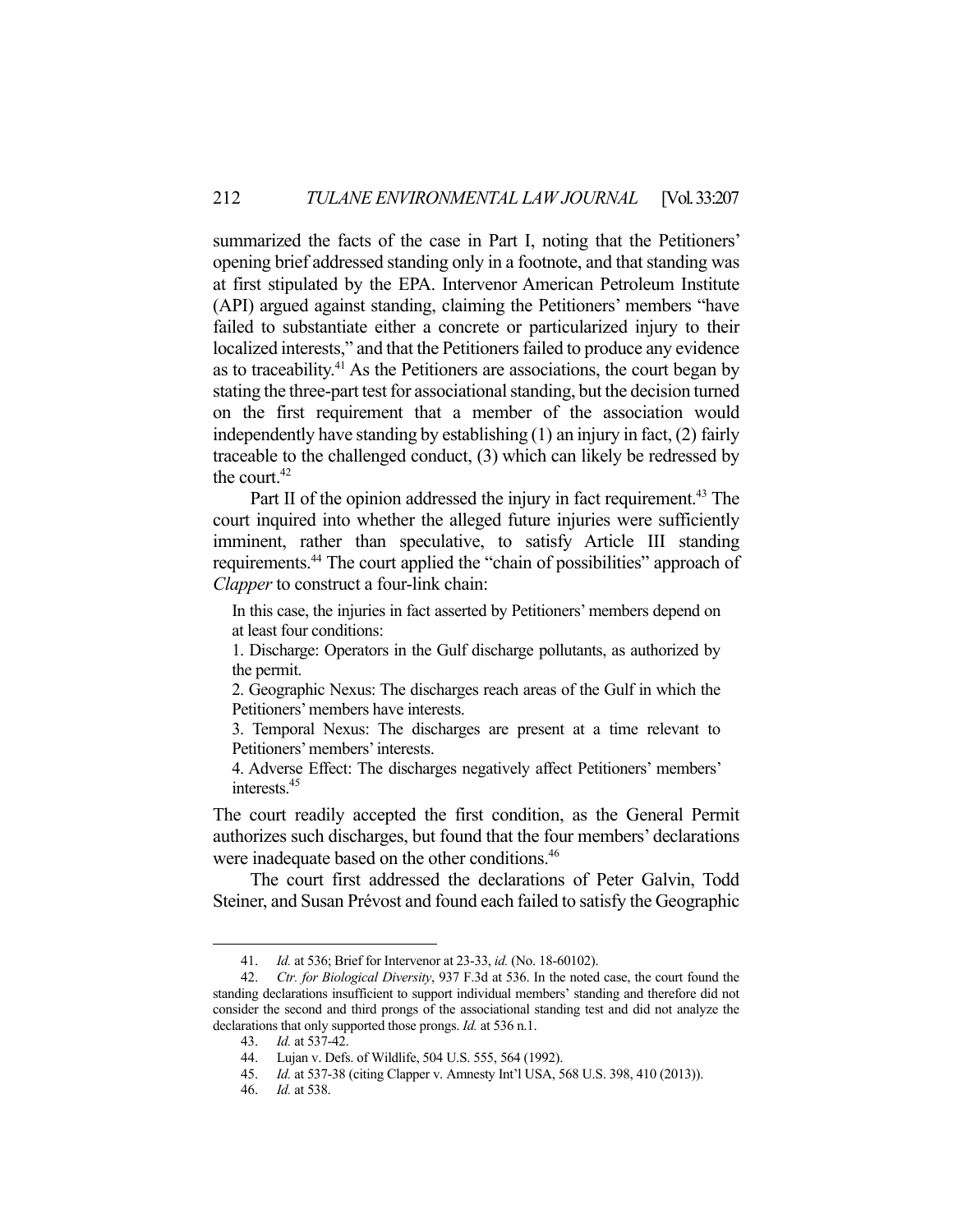Nexus requirement, which requires the Petitioners to "show that they use the area affected by the challenged activity and not [merely] an area roughly in the vicinity."<sup>47</sup> Members each alleged future plans to visit the gulf coast, mentioning specific coastal locales and general plans to engage in recreational activities on the Gulf of Mexico.<sup>48</sup> The court found that the geographic remoteness of these declarations failed to establish that "members of the [Petitioner] associations 'plan to make use of *the specific sites*' where environmental effects would allegedly be felt."49 The court compared two decisions from other circuits dealing with discharges to large bodies of water.<sup>50</sup> In *Texas Independent Producers & Royalty Owners Ass'n v. EPA*, the Seventh Circuit held that the Rio Grande was too long for discharges into one part of the river to necessarily establish injury in another.51 In *Black Warrior Riverkeeper, Inc. v. U.S. Army Corps of Engineers*, the Eleventh Circuit found standing to challenge a general permit where members were able to see visible pollution arising from upstream mining discharges.<sup>52</sup> The court concluded that the members' failure to point to more specific locations in which the injury would occur, coupled with the vast size of the area covered by the General Permit, prevented their statements from supporting the argument for standing.<sup>53</sup>

 The court next turned to the "more complicated" questions presented by the declarations of Jonathan Henderson.<sup>54</sup> In addition to using the Gulf for recreational activities, Henderson surveys the Gulf by boat and plane to monitor offshore industrial activity and track oil spills.<sup>55</sup> Beginning with the geographic-nexus requirement, the court noted that Henderson was "much closer to the Article III minimum" and assumed without deciding that he satisfied that requirement.<sup>56</sup> Nevertheless, the court found Henderson's declaration inadequate, as it failed to meet the temporalnexus and adverse effect requirements.<sup>57</sup> As to the temporal-nexus

 <sup>47.</sup> *Id.* at 538-39.

 <sup>48.</sup> *Id.* at 539.

 <sup>49.</sup> *Id.* at 538 (quoting Summers v. Earth Island Inst., 555 U.S. 488, 499 (2009)) (citing *Lujan*, 504 U.S. at 567 n.3).

 <sup>50.</sup> *Id.* at 538-39.

 <sup>51.</sup> Tex. Indep. Producers & Royalty Owners Ass'n v. EPA, 410 F.3d 964, 973 (7th Cir. 2005).

 <sup>52.</sup> Black Warrior Riverkeeper, Inc. v. U.S. Army Corps of Eng'rs, 781 F.3d 1271, 1279- 80 (11th Cir. 2015).

 <sup>53.</sup> *Id.* at 539.

 <sup>54.</sup> *Id.* at 538, 540.

 <sup>55.</sup> *Id.* at 540.

 <sup>56.</sup> *Id.* 

 <sup>57.</sup> *Id.*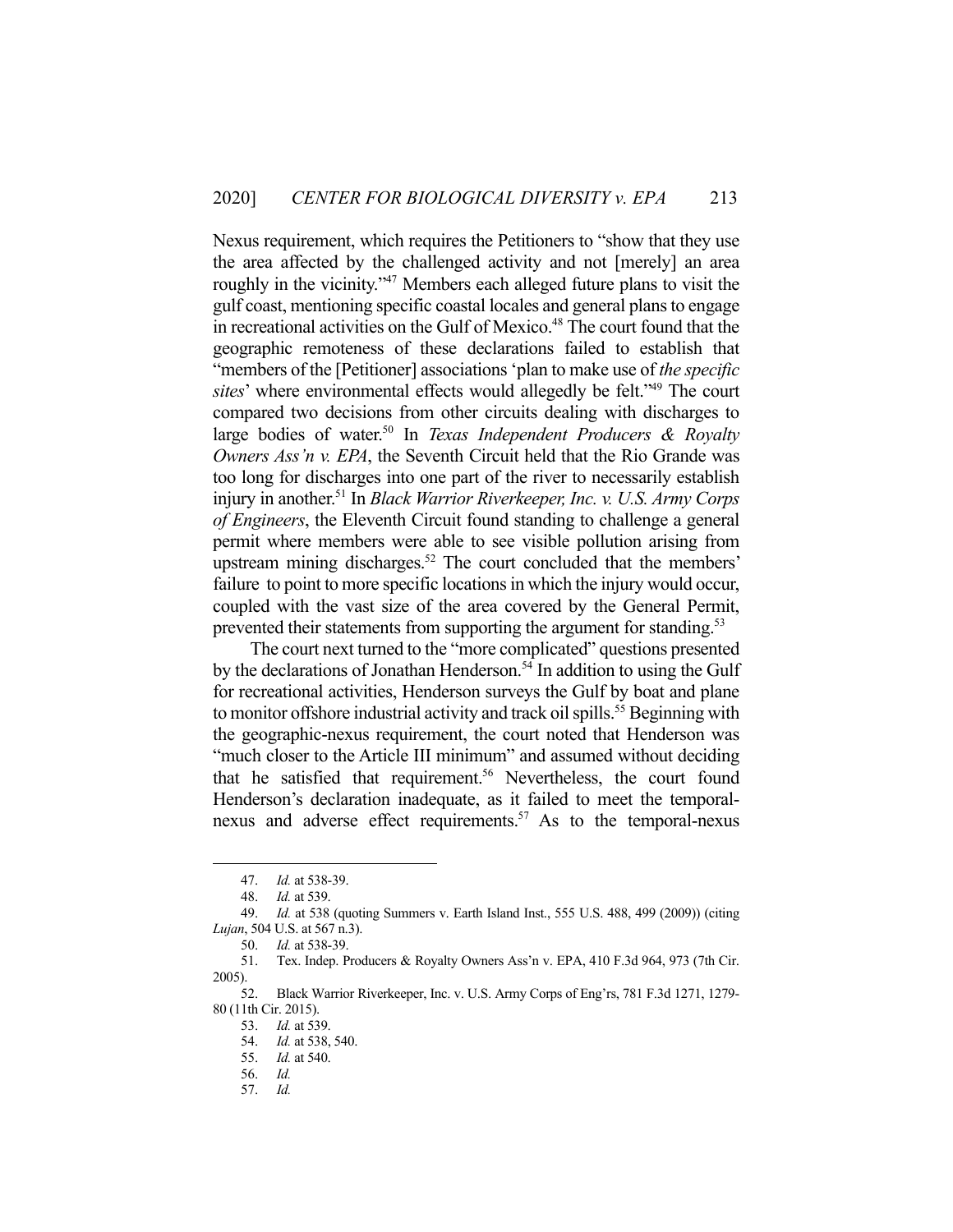requirement, the court found that Henderson failed to furnish sufficient evidence that his trips will coincide with the discharges, a finding that would depend on factors such as the frequency of Henderson's trips, the frequency of discharges, and the duration of noticeable effects of the discharges.<sup>58</sup>

 The court also found that Henderson could not show any adverse effect, as "someone who goes looking for pollution cannot claim an aesthetic injury in fact from seeing it."59 The court catalogued a number of cases in which standing was not found where the party did not actually have an aesthetic interest, or voluntarily set that interest aside "to pursue an incompatible interest."60 Thus, the court instead characterized Henderson as "pursuing his interest in locating pollution, and seeing pollution means he has succeeded in locating it."61

 The court reconciled its holding with its reasoning in *Cedar Point*. 62 Petitioners argued that *Cedar Point* stood for the proposition that use of the water bodies receiving discharges was enough for standing.<sup>63</sup> The court rejected this, as the plaintiffs in *Cedar Point* regularly canoed in the part of Galveston Bay near the discharge, and the decision in *Cedar Point* cautioned against allowing an interest in a waterway to suffice for standing in any situation, regardless of size. $64$  The court also found that the Petitioners had waived any standing arguments based on informational injury by failing to raise them in their opening brief.<sup>65</sup>

 In Part III of the opinion, the court held that the Petitioners could also not meet the traceability requirement.<sup>66</sup> The court required of the Petitioners a "causal chain with at least two links": the first between the failure to issue an adequate EIS and the issuance of the General Permit, and the second between the issuance of the General Permit and the

 <sup>58.</sup> *Id.* 

 <sup>59.</sup> *Id.* 

 <sup>60.</sup> *See* Am. Soc'y for Prevention of Cruelty to Animals v. Feld Entm't, Inc*.*, 659 F.3d 13, 21 (D.C. Cir. 2011); New England Anti-Vivisection Soc'y v. U.S. Fish & Wildlife Serv*.*, 208 F. Supp. 3d 142, 175 (D.D.C. 2016).

 <sup>61.</sup> *Id.* at 541.

 <sup>62.</sup> Sierra Club, Lone Star Chapter v. Cedar Point Oil Co*.*, 73 F.3d 546 (5th Cir. 1996).

 <sup>63.</sup> Ctr. for Biological Diversity v. EPA, 937 F.3d 533, 541 (5th Cir. 2019). Indeed, as noted in *Cedar Point*, this is supported by a literal reading of the *Powell Duffryn* test. *Cedar Point*, 73 F.3d at 558 n.24.

 <sup>64.</sup> *Cedar Point*, 73 F.3d at 558 n.4.

 <sup>65.</sup> *Ctr. for Biological Diversity*, 937 F.3d at 542.

 <sup>66.</sup> *Id.* at 542-45.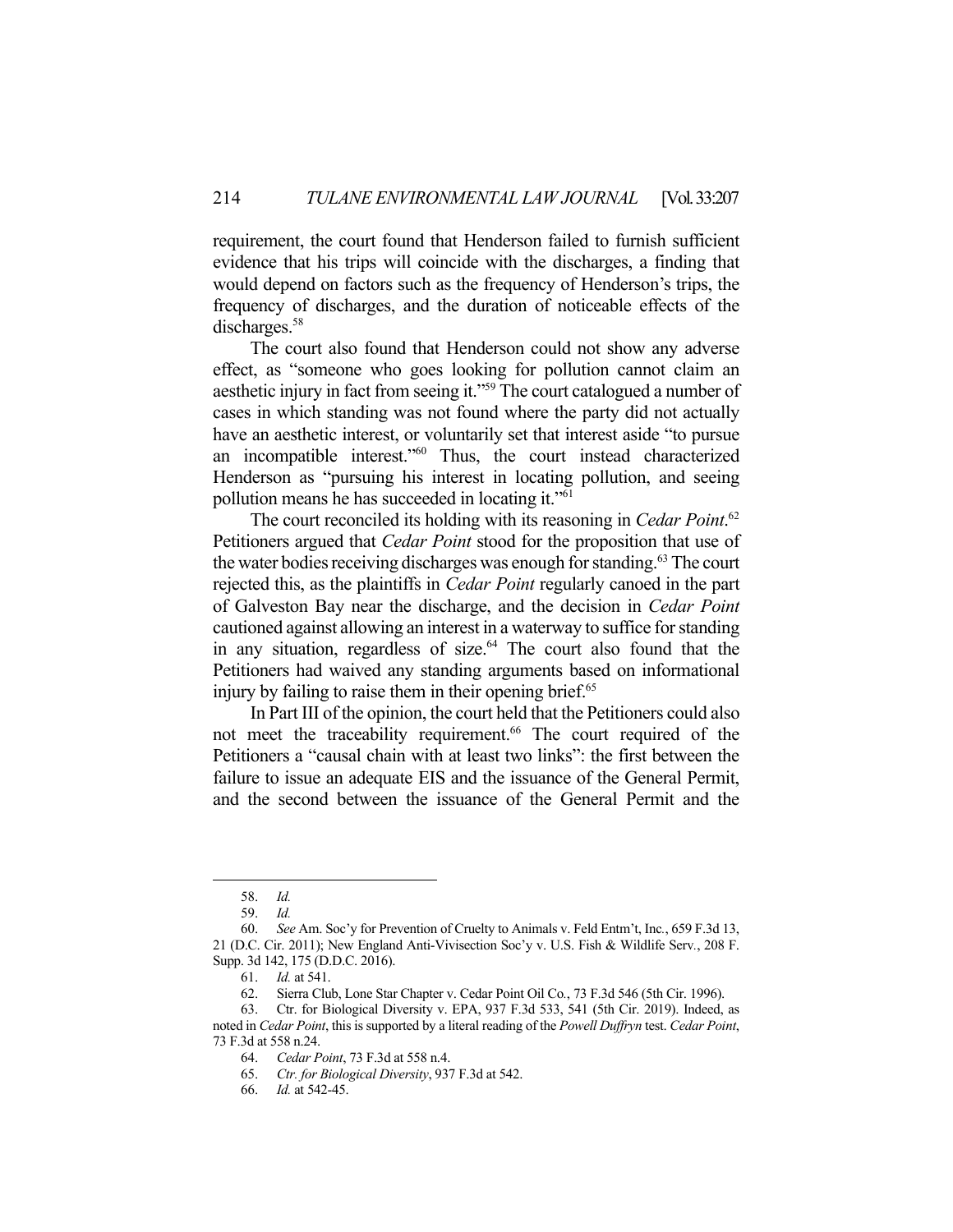discharges complained of.67 The court quickly determined that the first link was established.<sup>68</sup>

 The second link, between the issuance of the General Permit and the discharges causing injury, garnered closer scrutiny from the court.<sup>69</sup> Analogizing the government surveillance at issue in *Clapper*, the court noted that the allegedly injurious discharges must be "pursuant to the General Permit, and not pursuant to some other authority or in violation of law."70 The court synthesized *Cedar Point* and *Crown Central* and determined that the existence of this causal link depends on "many factors, including the size of the waterway, the proximity of the source and the injury, forces like water currents, and whether discharges will evaporate or become diluted."71 Because of the size of the Gulf of Mexico and the conclusory nature of the declarations, the court held that the Petitioners lacked standing and did not reach the merits of their claims.<sup>72</sup>

#### IV. ANALYSIS

 The court's decision in this case implicates thorny issues in standing doctrine and Clean Water Act litigation. As a threshold matter, the logic the court applies in Part III to determine that the Petitioners cannot demonstrate traceability contradicts the logic in Part II. In determining that Galvin, Steiner, and Prévost failed to meet the geographic-nexus requirement, the court emphasized the sheer vastness of the Gulf of Mexico.<sup>73</sup> The court raised this point at oral argument, along with the assertion that the effects of any discharges disperse within a thousand meters of the source of the discharge.<sup>74</sup> Although the court correctly interprets these facts as striking a fatal blow to these members' claims of injury in fact, the court's own assumptions contradict its analysis when it comes to traceability.

 <sup>67.</sup> *Id.* at 542-43.

 <sup>68.</sup> *Id.* at 543.

 <sup>69.</sup> *Id.* at 543-45.

 <sup>70.</sup> *Id.* at 544 (citing Clapper v. Amnesty Int'l USA, 568 U.S. 398, 410-11 (2013)).

 <sup>71.</sup> *Id.* at 544-45 (first citing Friends of the Earth, Inc. v. Crown Cent. Petroleum Corp., 95 F.3d 358, 361-62 (5th Cir. 1996); and then citing Sierra Club, Lone Star Chapter v. Cedar Point Oil Co*.*, 73 F.3d 546, 557 (5th Cir. 1996)).

 <sup>72.</sup> *Id.* at 545 (citing Tex. Indep. Producers & Royalty Owners Ass'n v. EPA, 410 F.3d 964, 973 (7th Cir. 2005)).

 <sup>73.</sup> *Id.* at 539 ("The Gulf is huge. It covers about 600,000 square miles, and it contains more than 640 quadrillion gallons of water.")

 <sup>74.</sup> Oral Argument at 14:20-16:10, Ctr. for Biological Diversity v. EPA, 937 F.3d 533 (5th Cir. 2019) (No. 18-60102), http://www.ca5.uscourts.gov/OralArgRecordings/18/18-60102\_4-3- 2019.MP3.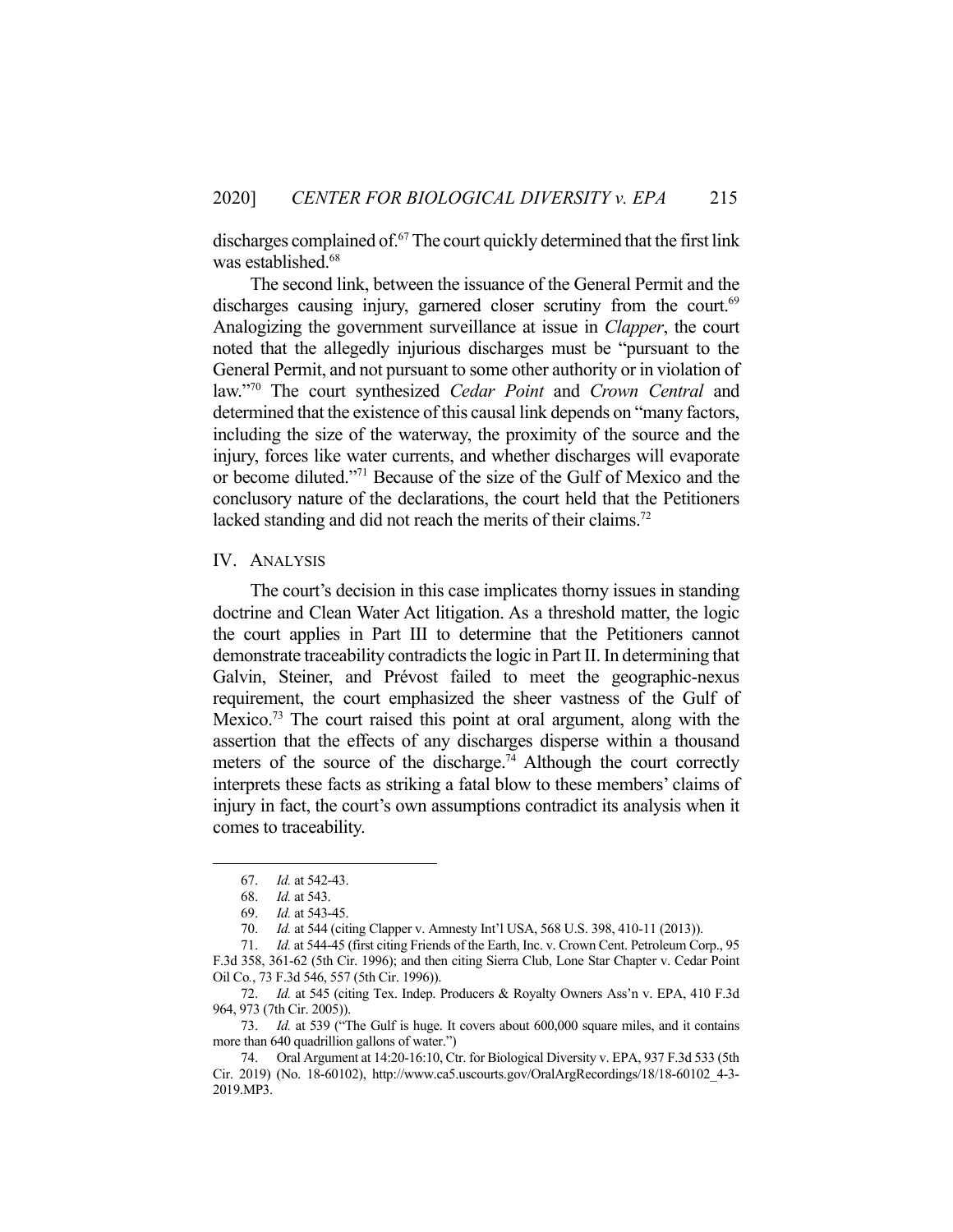The court begins its traceability analysis by supposing that the Petitioners had shown an injury in fact.<sup>75</sup> After articulating the two-link causal chain, the court finds that the first link, between the allegedly inadequate EIS and the issuance of the General Permit, is duly satisfied.<sup>76</sup> The court relies on *Clapper*, comparing the possibility that a discharge could be traced back to its source to *Clapper*'s skepticism that interception of communications could be traced to one specific law out of many that authorize surveillance.<sup>77</sup>

 The court invokes *Crown Central* to limit the power of the "truism that water flows downstream."78 The court suggests such common-sense inferences are limited to "case[s] involving small bod[ies] of water, close proximity, well-understood water currents, and persistent discharges."79 Here, the court misses a key distinction that differentiates the noted case from both *Cedar Point* and *Crown Central*: in each, the plaintiffs were suing an individual polluter.<sup>80</sup> Here, the Petitioners are seeking review of EPA's *authorization of pollution*, and a broad one at that.<sup>81</sup> Once the court assumes that Plaintiffs have an injury in fact, traceability becomes simple: if Henderson (or anyone else) were to take a purely aesthetic or recreational trip to the vast area covered by the General Permit, and happened to see an oil slick, the traceability of that injury to the General Permit's authorization of discharges would be quite clear, and for fundamentally the same reason the court found the Petitioners failed to establish injury in fact: the size of the waterway and dispersal of the

 <sup>75.</sup> *Ctr. for Biological Diversity*, 937 F.3d at 542 ("Even if Petitioners could show injury, they could not meet another of Article III's standing requirements: traceability.").

 <sup>76.</sup> *Id.* at 543. The court is generous in its treatment of this issue: it finds that "Petitioners have made this showing," then notes that the showing is undisputed in this case, and goes on to "assum[e] a connection between the EIS and EPA's issuance of the General Permit." *Id.* 

 <sup>77.</sup> *Id.* at 544 (citing Clapper v. Amnesty Int'l USA, 568 U.S. 398, 413 (2013)). While this is an apt analogy, the "chain of possibilities" approach in *Clapper* might better be used as an analytical tool than a prescriptive test, especially considering that Justice Alito acknowledges the unique circumstances in *Clapper* that called for "especially rigorous" standing analysis. *Clapper*, 568 U.S. at 408-09. The "chain of possibilities" approach drawn from *Clapper* may be what draws the court's traceability analysis astray, as it atomizes the claims in a case, possibly to the point of obscuring common sense or causing redundant analysis.

 <sup>78.</sup> *Ctr. for Biological Diversity*, 937 F.3d at 545.

 <sup>79.</sup> *Id.* (citing Sierra Club, Lone Star Chapter v. Cedar Point Oil Co*.*, 73 F.3d 546, 557 (5th Cir. 1996)).

 <sup>80.</sup> *See Cedar Point*, 73 F.3d at 550; Friends of the Earth, Inc. v. Crown Cent. Petroleum Corp., 95 F.3d 358, 359 (5th Cir. 1996).

 <sup>81.</sup> *See Ctr. for Biological Diversity*, 937 F.3d at 535-36.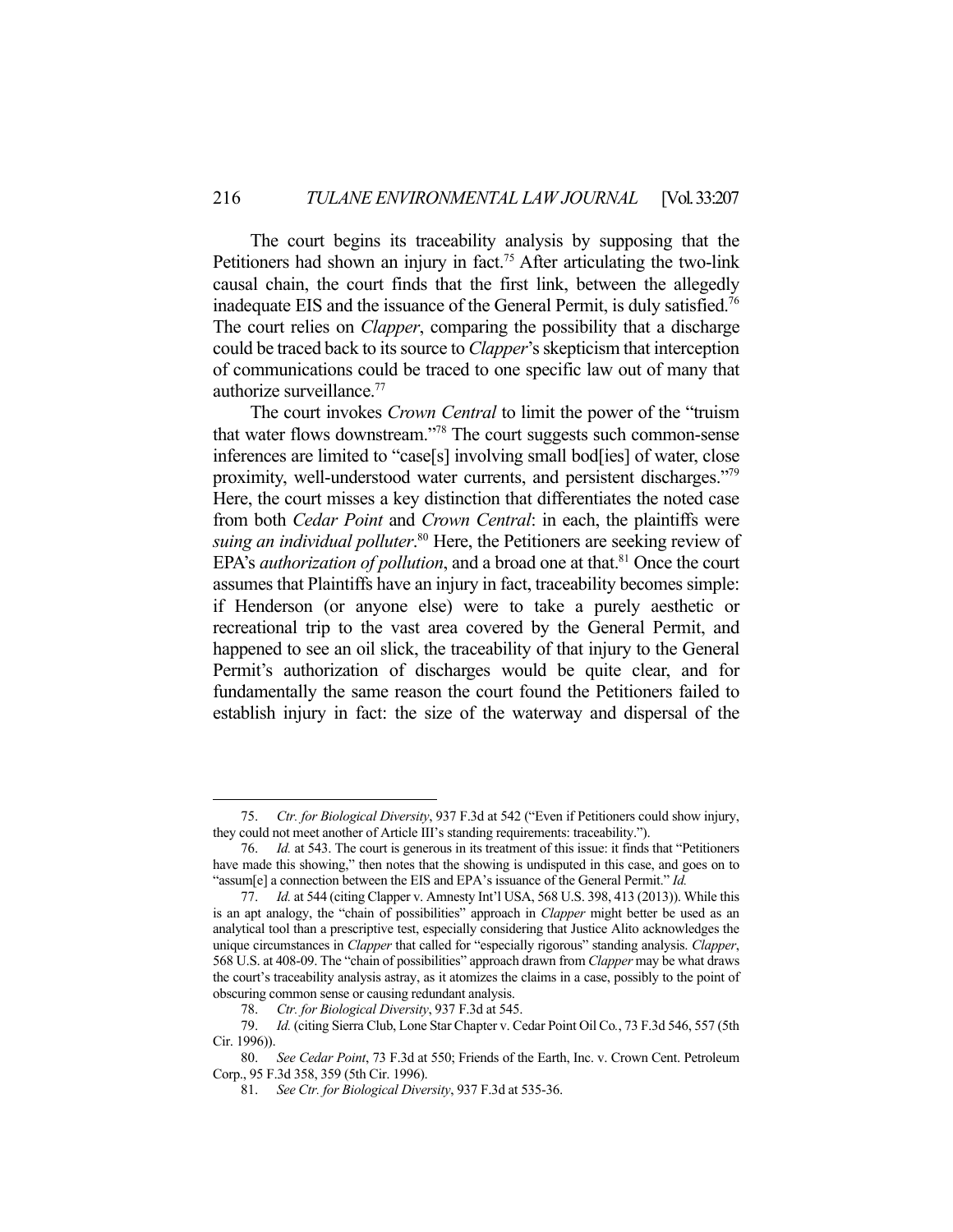currents make it improbable that the source is from some faraway discharge not covered by the General Permit.<sup>82</sup>

 To be sure, this scenario assumes some affirmative findings of fact that the court diligently avoided: if the discharges are buffeted in offensive form for considerable distance and duration, then injury-in-fact is more likely; if the currents quickly dispatch any pungent pollutants before they travel a significant distance, then traceability to a source is near assured to the unfortunate observer; absent any findings, the court leaves us in uncharted waters.

 The underlying feature that distinguishes the noted case from many of the cited precedents is that it is a petition for review of an administrative action.<sup>83</sup> The Clean Water Act created two avenues for citizens to seek relief in the courts: a suit for enforcement in a district court and a petition for judicial review of certain administrative actions in a court of appeal.<sup>84</sup> The petition for judicial review vests original jurisdiction in the court of appeal and has rigid timing requirements: "If an EPA action is on the list of enumerated actions, petitioners must sue within 120 days or forever lose their right to do so."85 Commentators have noted significant differences between this process and the analogous provision of the Clean Air Act; the Clean Air Act provides more explicit and detailed instructions for rulemaking and appellate review.<sup>86</sup> The vagueness of the CWA has flummoxed litigants and jurists alike, and the noted case is not the first in which a thorny jurisdictional matter escaped notice at first. $87$  In the noted case, the Fifth Circuit found that the Petitioners had forfeited their informational injury argument for standing and indicated in a footnote that it was only because of the court's indulgence that the Petitioner's other standing arguments were considered at all.<sup>88</sup> This highlights the necessity

 <sup>82.</sup> *Cf. id.* at 539 ("Moreover, we do not know how widely water currents might transport any pollutants.").

 <sup>83.</sup> *See id.* at 535-36.

 <sup>84. 33</sup> U.S.C. §§ 1365, 1369 (2018).

 <sup>85.</sup> Allison LaPlante & Lia Comerford, *On Judicial Review Under the Clean Water Act in the Wake of* Decker v. Northwest Environmental Defense Center*: What We Now Know and What We Have Yet to Find Out,* 43 ENVTL. L. 767, 775 (2013) (citing 33 U.S.C. § 1369(b)(1)(G) (2006)).

 <sup>86.</sup> *See id.* at 778-79.

 <sup>87.</sup> *See id.* at 780-88 ("[T]he issues surrounding the court's jurisdiction also started to creep into the case at this point for the first time in its then four-year history [in defendant's petitions for rehearing and rehearing en banc.]" (detailing the procedural history and holding of Decker v. Nw. Envtl. Def. Cent., 133 S. Ct. 1326 (2013))).

 <sup>88.</sup> *Ctr. for Biological Diversity*, 937 F.3d at 542 n.4 ("Petitioners have arguably forfeited all [standing arguments] by limiting their jurisdictional argument to a single footnote of their opening brief. But we overlook Petitioners' decision to include only a cursory discussion of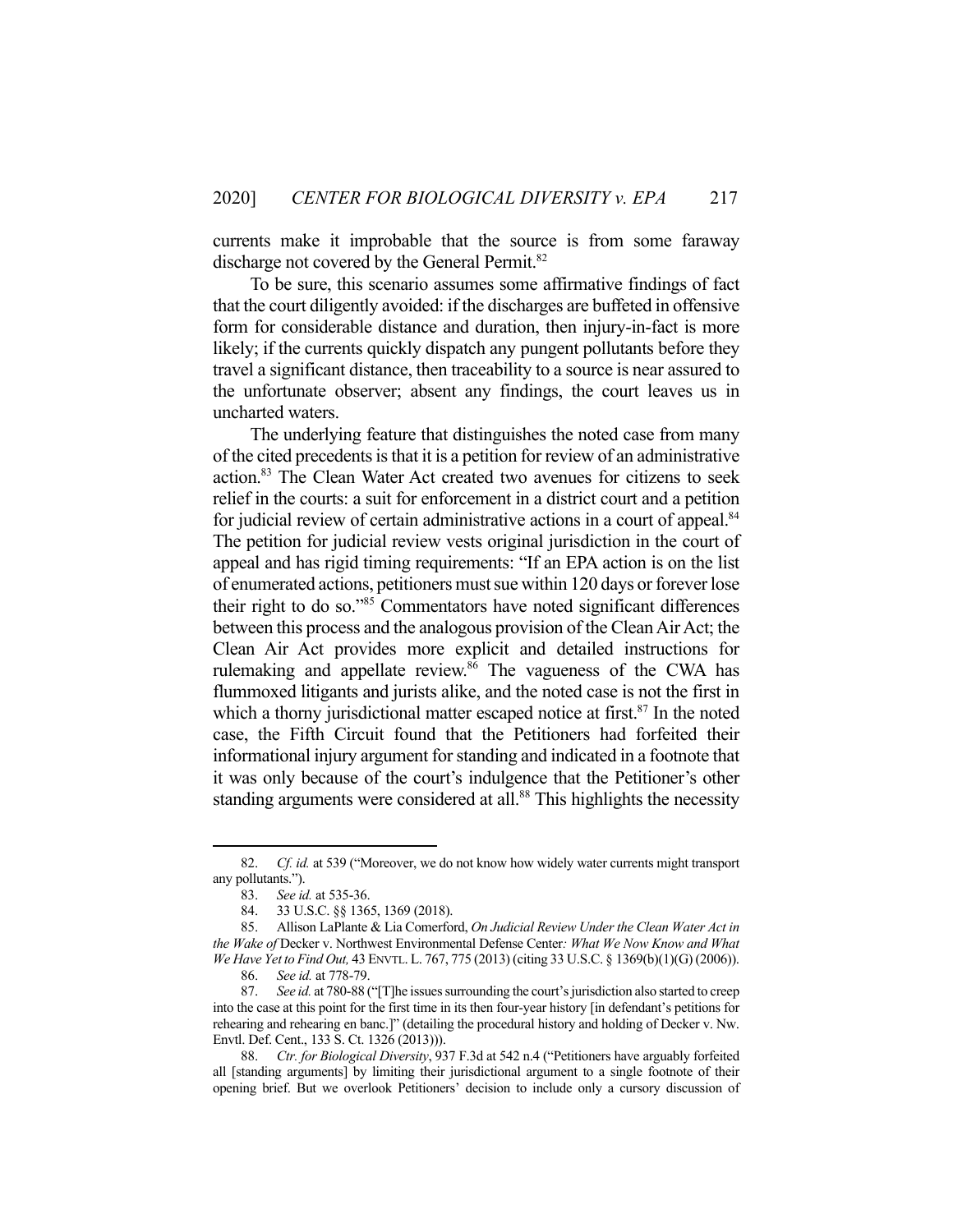of anticipatory pleading in administrative review cases such as this, where a court of appeal has original jurisdiction and petitioners have only a brief window to seek relief, as opposed to enforcement cases like *Cedar Point*, where "the plaintiffs introduced 'expert testimony that [the defendant's] produced water was typical, and that typical produced water has harmful effects on water quality and marine life.' They could thus show that defendant 'contributed to the pollution.'"89

#### V. CONCLUSION

 A party seeking relief in the federal courts, whether under the Clean Water Act or any other basis for jurisdiction, bears at least the burden of establishing "the irreducible constitutional minimum of standing."90 Initially, this burden is relatively light, but as the case progresses, the proof demanded of a party asserting standing rises "in the same way as any other matter on which the [party] bears the burden of proof."<sup>91</sup> Reality does not quite conform to this ideal in administrative review cases, particularly under the arcane standards of the Clean Water Act. A court of appeal might normally expect to be presented with a well-developed record on appeal, in which all parties have had a full opportunity to brief, call fact witnesses, and seek out expert testimony, and this is indeed the case of appeals from CWA enforcement actions.<sup>92</sup> However, in an administrative review action, the court of appeal is presented with the scientific record, the briefing, and scant declarations from the parties and is expected to reach a disposition on that alone.

 Although administrative review petitioners and enforcement plaintiffs have vastly different opportunities to develop a record, an appellate court is held to the same standard: the facts must establish that "irreducible constitutional minimum" of standing before the court can

standing because we assume they had a good-faith (though mistaken) belief that standing would be both undisputed and easily resolved." (citations omitted)).

 <sup>89.</sup> *Id.* at 544 (alteration in original) (citation omitted) (quoting Sierra Club, Lone Star Chapter v. Cedar Point Oil Co*.*, 73 F.3d 546, 558 (5th Cir. 1996)). Notably, the court earlier in the opinion found that a past decision in which standing was found in an administrative review case was not contrary, because standing was undisputed and the court therefore "alluded to evidence in the record but did not detail how that evidence established an injury in fact." *See id.* at 539 n.3 (addressing Gulf Restoration Network v. Salazar, 683 F.3d 158 (5th Cir. 2012)). However, in that opinion, the court did discuss two plaintiffs whose professions (conservation photographer and kayaker) supported cognizable interests for the purpose of standing. *Salazar*, 683 F.3d at 167.

 <sup>90.</sup> *Cf.* Lujan v. Defs. of Wildlife, 504 U.S. 555, 560-61 (1992).

 <sup>91.</sup> *Id.* at 561.

 <sup>92.</sup> *See Cedar Point*, 73 F.3d at 550; Friends of the Earth, Inc. v. Crown Cent. Petroleum Corp., 95 F.3d 358, 359 (5th Cir. 1996).